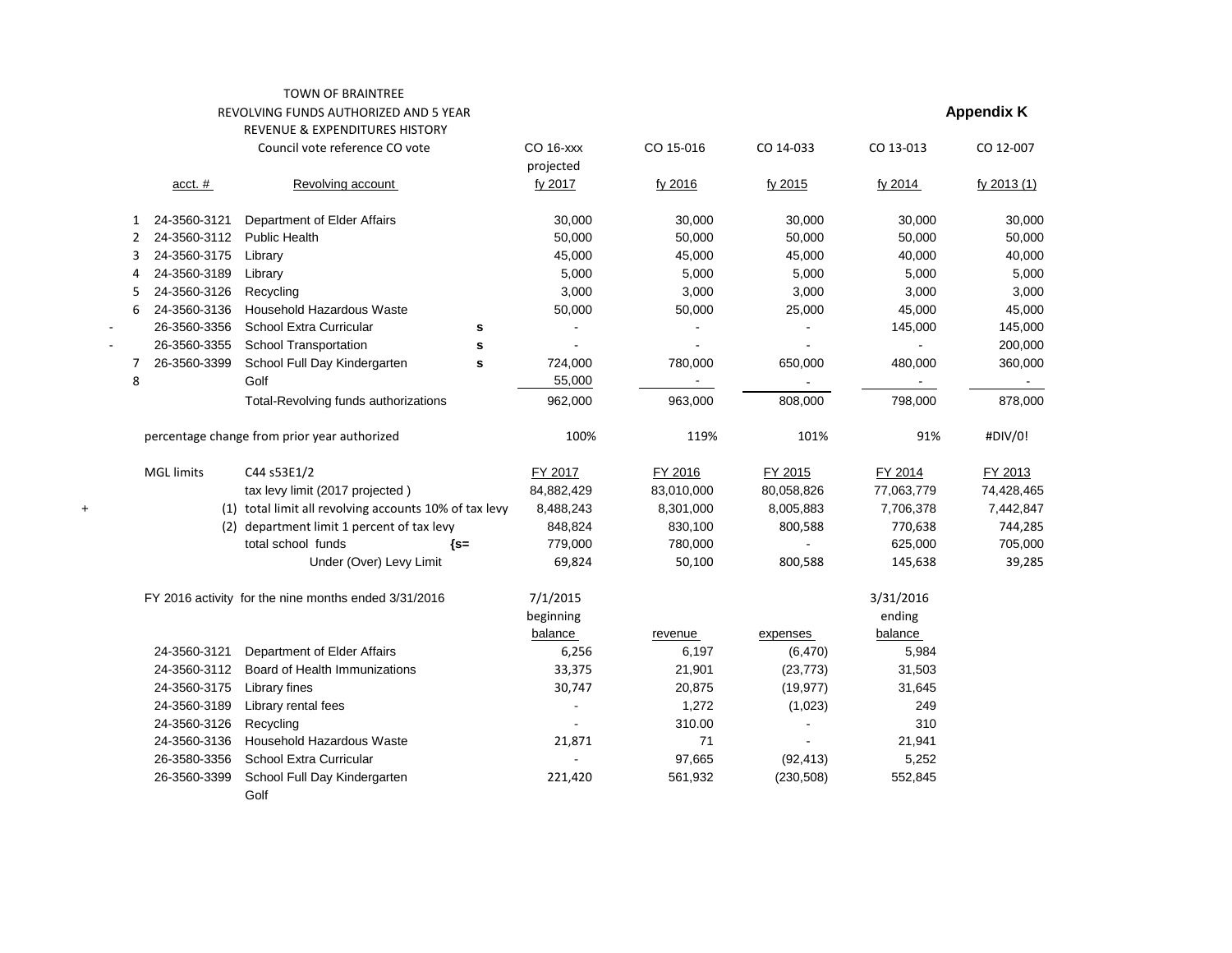|              |                               | beginning |         |           | ending         |
|--------------|-------------------------------|-----------|---------|-----------|----------------|
| $acct.$ #    | Revolving account             | balance   | revenue | expenses  | balance        |
| 24-3560-3121 | Department of Elder Affairs   |           |         |           |                |
|              | FY 2015                       | 8,954     | 17,060  | (19, 758) | 6,257          |
|              | FY 2014                       | 5,479     | 21,641  | (18, 166) | 8,954          |
|              | FY 2013                       | 4,762     | 14,261  | (13, 544) | 5,479          |
|              | FY 2012                       | 4,319     | 20,807  | (20, 364) | 4,762          |
|              | FY 2011                       | 5,277     | 15,396  | (16, 354) | 4,319          |
|              | FY 2010                       | 3,052     | 15,971  | (13, 746) | 5,277          |
|              | FY 2009                       | 3,638     | 19,068  | (19, 654) | 3,052          |
|              |                               | beginning |         |           | ending         |
| $acct.$ #    | Revolving account             | balance   | revenue | expenses  | balance        |
| 24-3560-3112 | Board of Health Immunizations |           |         |           |                |
|              | FY 2015                       | 29,933    | 38,583  | (35, 140) | 33,376         |
|              | FY2014                        | 47,169    | 10,642  | (27, 878) | 29,933         |
|              | FY 2013                       | 47,401    | 23,145  | (23, 377) | 47,169         |
|              | FY 2012                       | 49,116    | 22,512  | (24, 227) | 47,401         |
|              | FY 2011                       | 43,093    | 27,543  | (21, 520) | 49,116         |
|              | FY 2010                       | 49,396    | 2,667   | (8,970)   | 43,093         |
|              | FY 2009                       | 43,335    | 15,453  | (9, 391)  | 49,396         |
|              |                               | beginning |         |           | ending         |
| $acct.$ #    | Revolving account             | balance   | revenue | expenses  | <b>balance</b> |
| 24-3560-3175 | Library fines                 |           |         |           |                |
|              | FY 2015                       | 28,354    | 29,253  | (26, 860) | 30,748         |
|              | FY2014                        | 18,303    | 31,804  | (21, 753) | 28,354         |
|              | FY 2013                       | 9,041     | 33,620  | (24, 358) | 18,303         |
|              | FY 2012                       | 122       | 32,245  | (23, 326) | 9,041          |
|              | FY 2011                       | 485       | 32,012  | (32, 375) | 122            |
|              | FY 2010                       | 0         | 36,841  | (36, 356) | 485            |
|              | FY 2009                       | (1, 579)  | 38,944  | (37, 365) | 0              |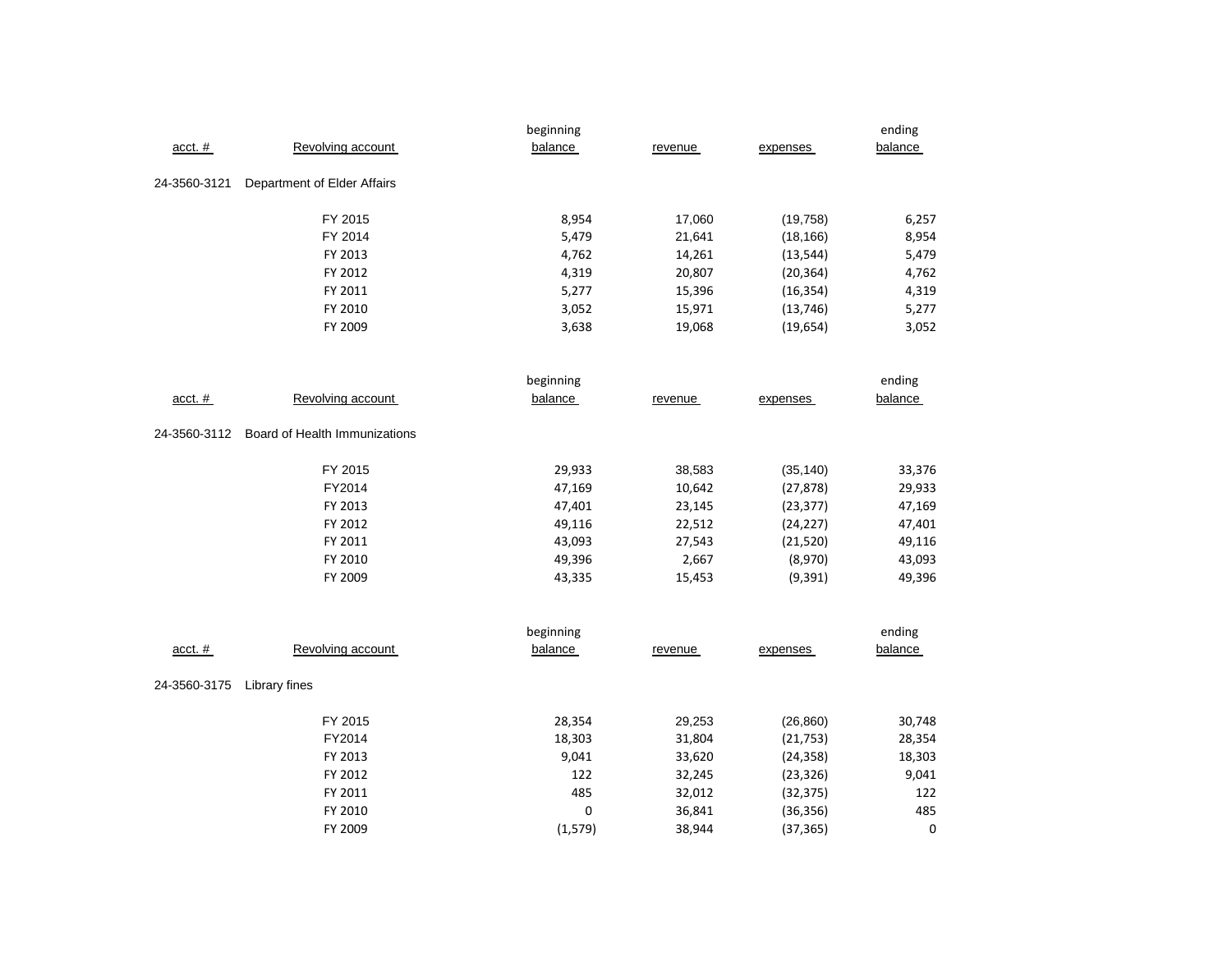| acct. #      | Revolving account   | beginning<br>balance     | revenue | expenses | ending<br>balance        |
|--------------|---------------------|--------------------------|---------|----------|--------------------------|
| 24-3560-3189 | Library rental fees |                          |         |          |                          |
|              | FY 2015             | $\overline{\phantom{a}}$ | 2,554   | (2, 554) |                          |
|              | FY2014              | 872                      | 1,505   | (2, 377) | $\overline{\phantom{a}}$ |
|              | FY 2013             | 39                       | 2,887   | (2,054)  | 872                      |
|              | FY 2012             | 1,457                    | 1,840   | (3, 258) | 39                       |
|              | FY 2011             | 461                      | 3,046   | (2,050)  | 1,457                    |
|              | FY 2010             | (0)                      | 2,836   | (2, 374) | 461                      |
|              | FY 2009             | 4,246                    |         | (4, 246) | (0)                      |
|              |                     | beginning                |         |          | ending                   |
| $acct.$ #    | Revolving account   | balance                  | revenue | expenses | balance                  |
| 24-3560-3126 | Recycling           |                          |         |          |                          |
|              | FY 2015             | 454                      | 556     | (1,010)  |                          |
|              | FY2014              | 894                      | 160     | (600)    | 454                      |
|              | FY 2013             | 1,414                    | 280     | (800)    | 894                      |
|              | FY 2012             | 2,214                    | 200     | (1,000)  | 1,414                    |
|              | FY 2011             | 2,795                    | 200     | (781)    | 2,214                    |
|              | FY 2010             | 2,555                    | 240     |          | 2,795                    |
|              | FY 2009             | 1,490                    | 1,065   |          | 2,555                    |

|              |                           | beginning |         |           | ending  |
|--------------|---------------------------|-----------|---------|-----------|---------|
| $acct.$ #    | Revolving account         | balance   | revenue | expenses  | balance |
| 24-3560-3136 | Household hazardous waste |           |         |           |         |
|              | FY 2015                   | 39,194    | 16,876  | (34,200)  | 21,871  |
|              | FY2014                    | 15,027    | 70,280  | (46, 113) | 39,194  |
|              | FY 2013                   | 46,493    | 17,205  | (48, 671) | 15,027  |
|              | FY 2012                   | 73,668    | 26,376  | (53, 551) | 46,493  |
|              | FY 2011                   | 82,056    | 26,429  | (34, 818) | 73,668  |
|              | FY 2010                   | 66,674    | 53,465  | (38,083)  | 82,056  |
|              | FY 2009                   | 42,440    | 57,047  | (32, 813) | 66,674  |
|              |                           |           |         |           |         |